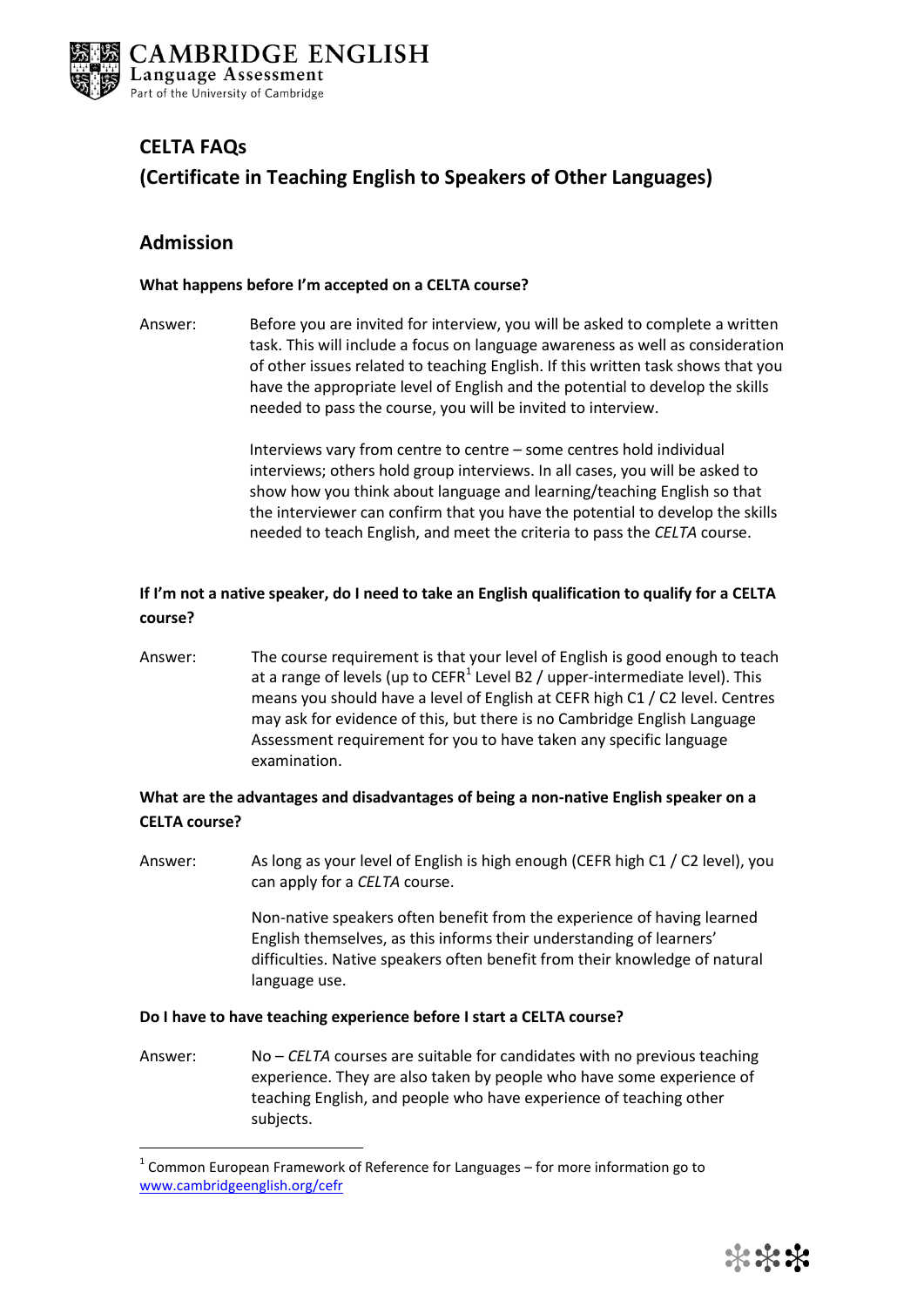

### **I don't have a university degree. Can I take a CELTA course?**

Answer: Yes – the requirement for taking a *CELTA* course is that you have a standard of education equivalent to that required for entry into higher education.

# **Preparation for CELTA**

### **Do I need to do any preparation before I take a CELTA course? If so, what should I do?**

Answer: Once you have been accepted, your centre will provide you with details about how to prepare for your *CELTA* course. This will usually include recommended reading and pre-course tasks. The pre-course tasks are not formally assessed, but aim to introduce you to some of the areas you will cover on your *CELTA* course.

# **Other qualifications**

### **Does having TKT help with doing CELTA?**

Answer: *TKT (Teaching Knowledge Test)* and *CELTA* are very different qualifications Each *TKT* module is a one-off test of your knowledge about an aspect of teaching. *CELTA* assesses your understanding of teaching methodology as well as your teaching practice over the duration of a course. However, if you've prepared / taken a preparation course for *TKT*, and especially if you've taken *TKT Practical*, the experience and knowledge gained is likely to give you a good knowledge basis for doing *CELTA*.

### **If I have a BA in ELT, can I do the Delta course without doing CELTA?**

Answer: Usually to take the *Delta* modules, you should have an initial teaching qualification, such as *CELTA*, and at least a year's relevant teaching experience.

> There may be exceptions to this, so it is best to speak to your local Delta centre about entry requirements.

### **I already have a PGCE – would it still be beneficial to gain CELTA to teach English as a foreign language?**

Answer: A PGCE (Postgraduate Certificate in Education) in any subject will help with some aspects of teaching English to speakers of other languages. However, for many new English language teachers, the most difficult aspect is how to prepare for and teach language-focused lessons – *CELTA* provides specific support with this. In addition, *CELTA* is often a requirement for English teaching jobs.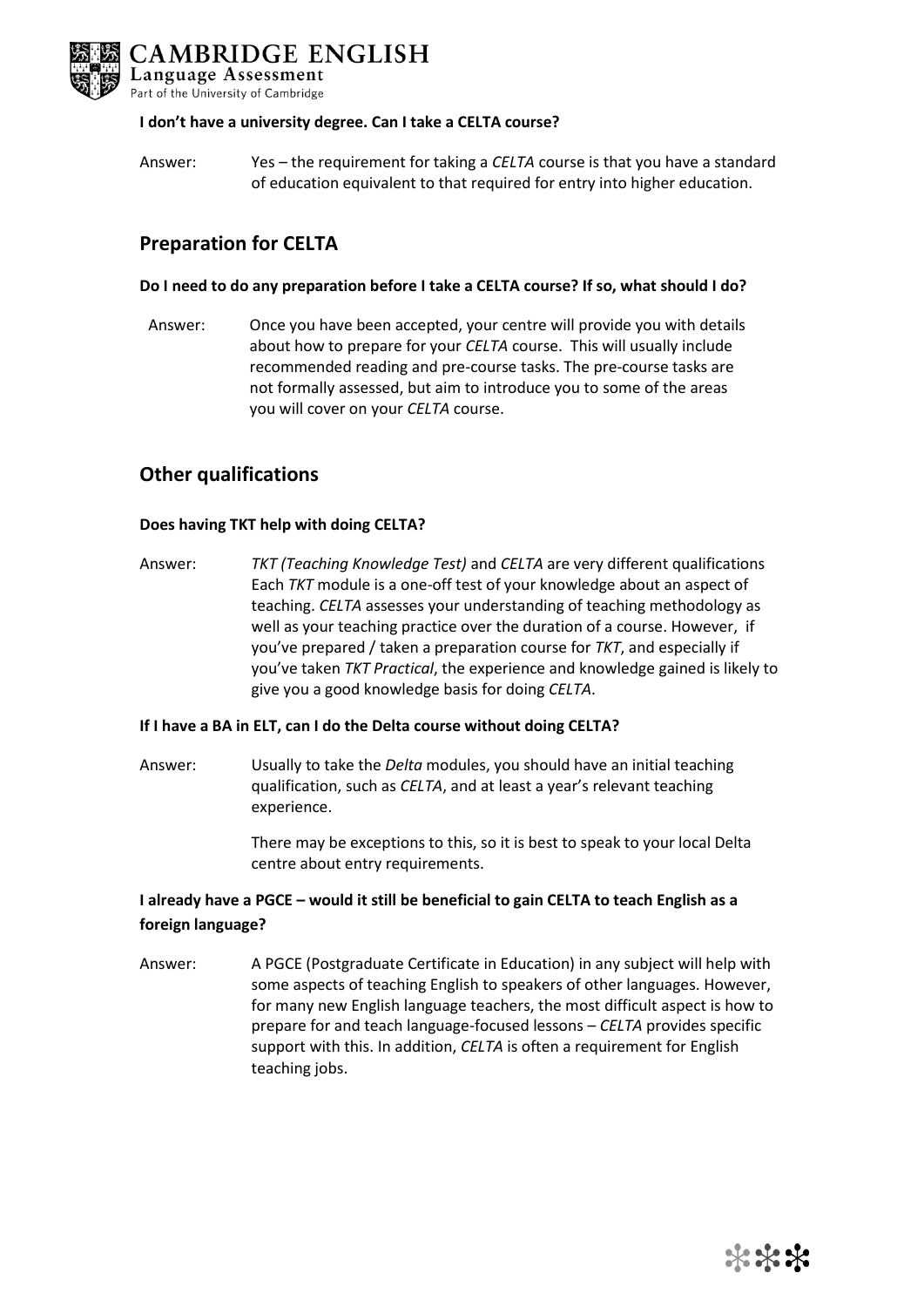

### **Do you need CELTA to do the YL Extension to CELTA?**

Answer: Not always. *YL (Young Learners) Extension* courses will often accept candidates with other teaching qualifications. However, to get a Cambridge English certificate, you need to have successfully passed *CELTA*.

### **About the course How long is a CELTA course?**

Answer: This depends on the type of course you choose to take. Intensive *CELTA* courses are usually 4 weeks long. Part-time *CELTA* courses and the *Cambridge CELTA Course Online* can be different lengths depending on the centre where you take the course. They range from approximately 12 to 26 weeks – or can be as long as a year.

### **Do CELTA courses train teachers in a particular methodology of English teaching?**

Answer: *CELTA* courses follow the syllabus set by Cambridge English Language Assessment. *CELTA* criteria are based on learner-centred, communicative approaches to language teaching, but no particular methodology is specified.

### **Is CELTA for teaching adults only?**

Answer: *CELTA* focuses on teaching adults, but many of the skills and techniques you'll practise on a *CELTA* course apply to teaching young learners as well. If you plan to teach mainly young learners, you should consider taking the *Young Learner (YL) Extension to CELTA* after completing *CELTA*. This is usually a two-week course that focuses specifically on teaching young learners and builds on the content of *CELTA*.

### **Do the courses change each year – for example following developments in technology and methodology?**

Answer: Centres will adapt and adjust their course programmes to reflect changes and developments in technology and methodology.

#### **Are all CELTA trainers native English speakers?**

Answer: No – *CELTA* trainers may be native or non-native speakers. All trainers meet the same rigorous standards set by Cambridge English Language Assessment, and have been through a programme of training before becoming *CELTA* trainers.

#### **What are the written assignments on the CELTA course about?**

- Answer: There are 4 written assignments on the *CELTA* course, which focus on:
	- analysing and responding to learner needs
	- analysing language for teaching purposes
	- teaching language skills
	- reflecting on classroom teaching.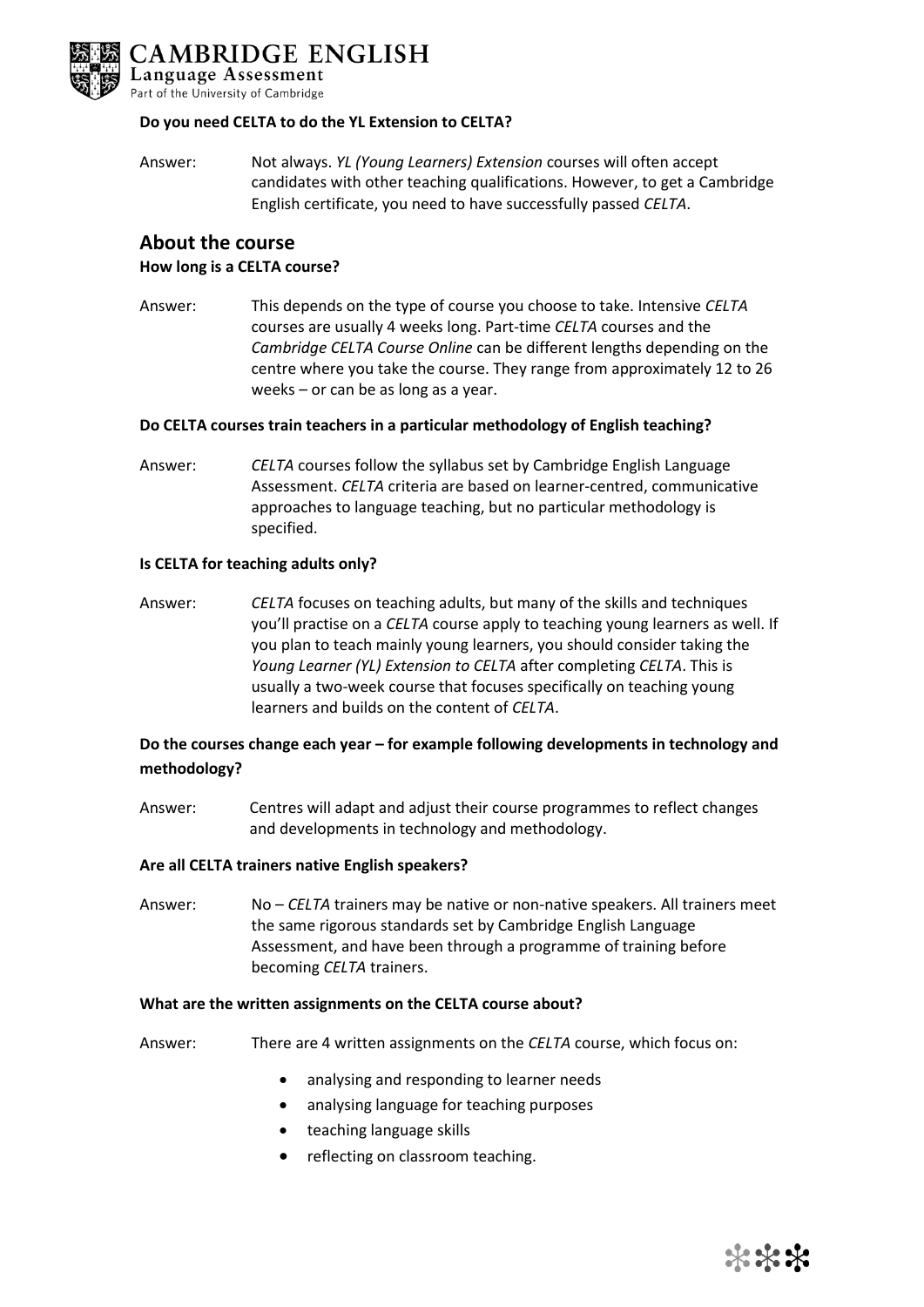

### **Does CELTA cover one-to-one teaching?**

Answer: Much of what you learn on a *CELTA* course – understanding language and learners, and the skills and techniques of teaching English – apply to one-toone teaching. Some centres may offer a session about teaching one-to-one; they may also offer an opportunity to carry out assessed teaching practice in a one-to-one situation. However, the main focus of the course is on teaching groups of learners.

#### **Does a CELTA certificate expire?**

Answer: No – *CELTA* certificates don't expire.

### **What happens if you fail the CELTA course?**

Answer: Candidates receive an end of course report from their centre outlining areas of achievement as well as areas for further development. You will also receive a letter from Cambridge English Language Assessment confirming the fail result. If you fail, you'll need to re-take the whole course, meeting all the criteria.

### **What is the pass rate for CELTA?**

Answer: The application and interview procedure for *CELTA* is intentionally rigorous to help to ensure that candidates accepted onto a course have the potential to develop the skills necessary to pass it. Therefore, the failure rate is not high. However, *CELTA* is not a course where accepted candidates automatically pass.

#### **Is there a final examination on CELTA courses?**

Answer: No – you will be assessed throughout the course. Assessment is on the 6 hours of teaching practice and the 4 written assignments.

### **Do you provide for people with specific learning disabilities on the CELTA course?**

Answer: In line with Cambridge English Language Assessment's Equal Opportunities Policy, centres make every effort to accommodate applicants with special requirements. Applicants with special requirements often have and will be able to confirm that they have the necessary strategies, and/or the personal and technical support, to enable them to achieve the *CELTA* assessment criteria successfully. Course providers will make reasonable adjustments to the course programme and course delivery where necessary.

> It is recommended that applicants with special requirements be given the opportunity to familiarise themselves with the role of the teacher and the demands of the classroom in the field of ELT (English Language Teaching) before accepting a place on the course.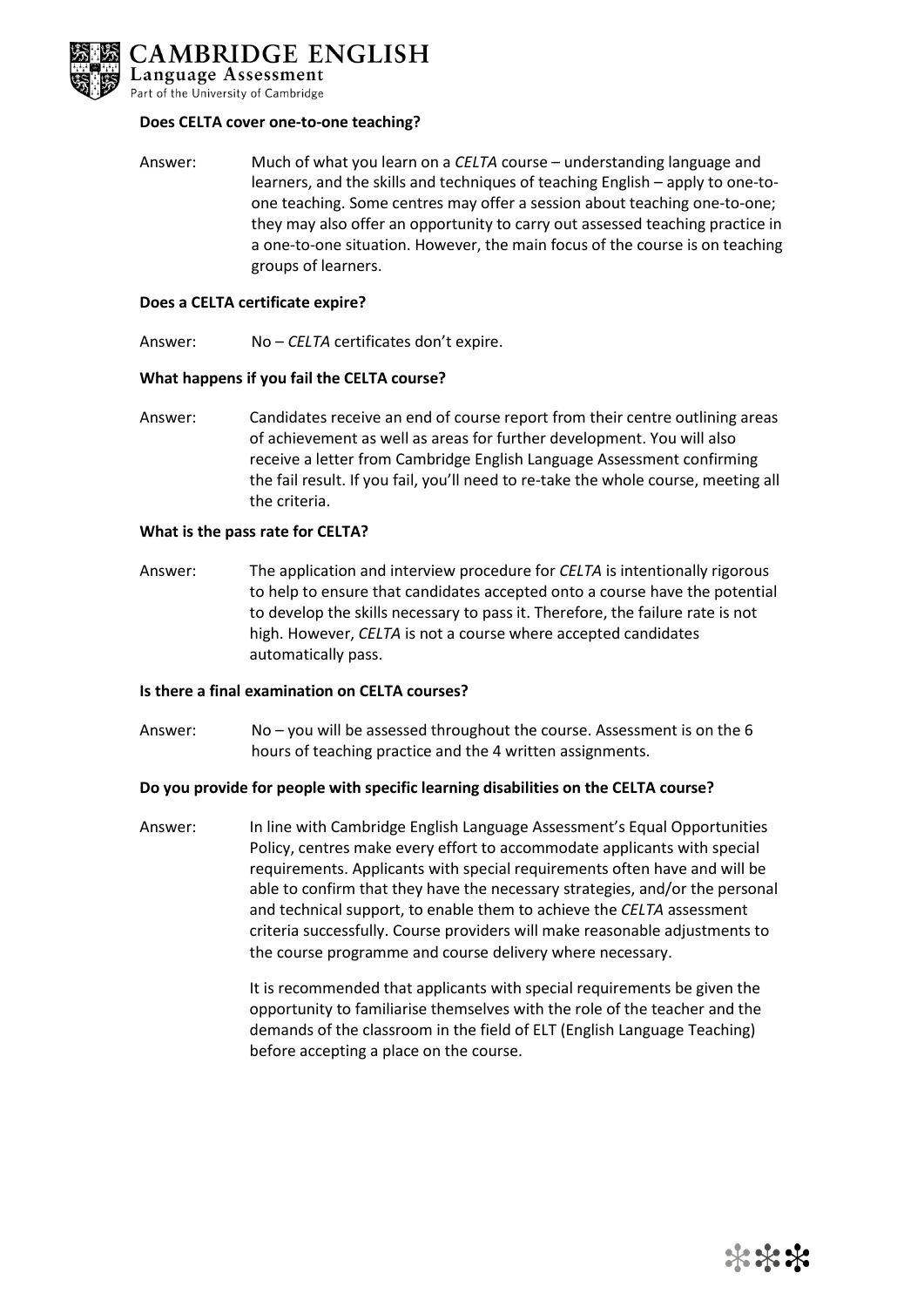

### **Do you get a grade at the end of the course?**

Answer: Yes – successful *CELTA* candidates are graded as Pass, Pass B or Pass A (Pass A is the highest grade).

> **Pass** is awarded to candidates whose overall performance in the teaching practice and in the written assignments meets the specified criteria.

**Pass (Grade B)** is awarded to candidates whose performance in the written assignments meets the specified criteria and who have demonstrated in their teaching practice a level of achievement significantly higher than that required to meet pass-level criteria in relation to demonstration of the criteria for teaching and professionalism.

A **Pass (Grade A)** is awarded to candidates whose performance in the written assignments meets the specified criteria and who have demonstrated in their teaching practice a level of ability and achievement and a level of awareness significantly higher than that required to meet pass-level criteria in relation to planning for effective teaching and demonstration of the criteria for teaching and professionalism.

Candidates who fail to meet the criteria in either of the assessed components will receive a **Fail**.

# **About teaching practice**

### **How can I do teaching practice online?**

Answer: With the *Cambridge CELTA Course Online*, the teaching practice takes place face to face at the centre where you are registered for the course. Only the input is done online.

**Will I do the same amount of teaching practice in the part-time face-to-face course as in the intensive?**

Answer: Yes – the requirements are the same for both the intensive and part-time *CELTA* courses. In both cases you'll do 6 hours of teaching practice.

### **CELTA online**

### **Is the Cambridge CELTA Course Online limited only to those people who can take it in the same country where it is offered?**

Answer: It is not always necessary to be in the same country where the course is offered. However, the nature of the course, and particularly the face-to-face teaching practice component, mean that this is usually the case. The *Cambridge CELTA Course Online* is a flexible way to take *CELTA*. Like the faceto-face *CELTA* course, the *Cambridge CELTA Course Online* has a significant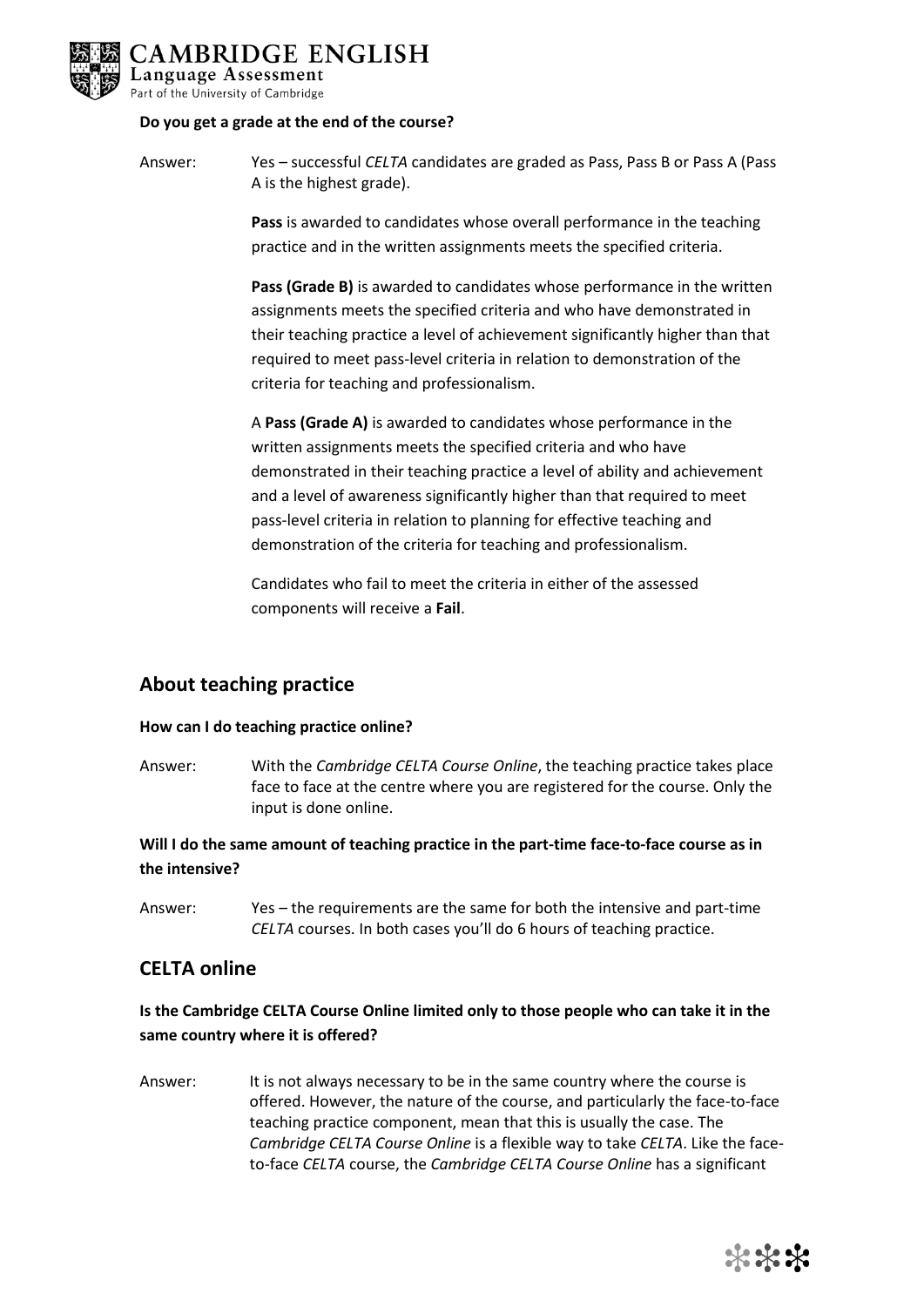

practical component known as teaching practice, where you will complete 6 hours of assessed teaching practice in groups. You will teach at least 8 times with face-to-face feedback and reflection. The centre will arrange for the teaching practice to be set up either at the main centre or an approved venue and you should confirm with the centre where you would need to attend to complete the teaching practice element.

# **When you get your final certificate does it state whether it was full or part-time or online or face to face?**

Answer: No – the certificates are the same whichever type of course you take.

### **How much does the Cambridge CELTA Course Online course cost?**

Answer: As with face-to-face *CELTA* courses, the fee for the course is set by the centre running the course. Check with your centre for the fees.

### **Is it necessary to go to the centre when you take CELTA online?**

Answer: You will be required to complete 6 hours of assessed teaching practice in groups. You will teach at least 8 times with face-to-face feedback and reflection. The centre will arrange for the teaching practice to be set up either at the main centre or an approved venue and will confirm with you how many times and when you need to attend. Your centre may also arrange a face-to-face induction day.

#### **In the online/blended course, how do micro-teaching sessions take place?**

Answer: With the *Cambridge CELTA Course Online*, the teaching practice takes place face to face at the centre where you are registered for the course. Teaching practice takes place either throughout the course or in blocks, as arranged by the centre.

### **I'd like to do CELTA online, but it is not provided in my country. Where can I do the teaching practice?**

Answer: Where a *Cambridge CELTA Course Online* centre provides the teaching practice in blocks, this can allow trainees to attend from further afield and overseas. Please remember that accommodation will need to be arranged. You'll need to check with the centre for detailed arrangements.

# **CELTA versus other qualifications**

### **Are CELTA courses of the same quality in all countries?**

Answer: *CELTA* courses worldwide meet exactly the same standards, follow the same syllabus, and are assessed in the same way by Cambridge English assessors.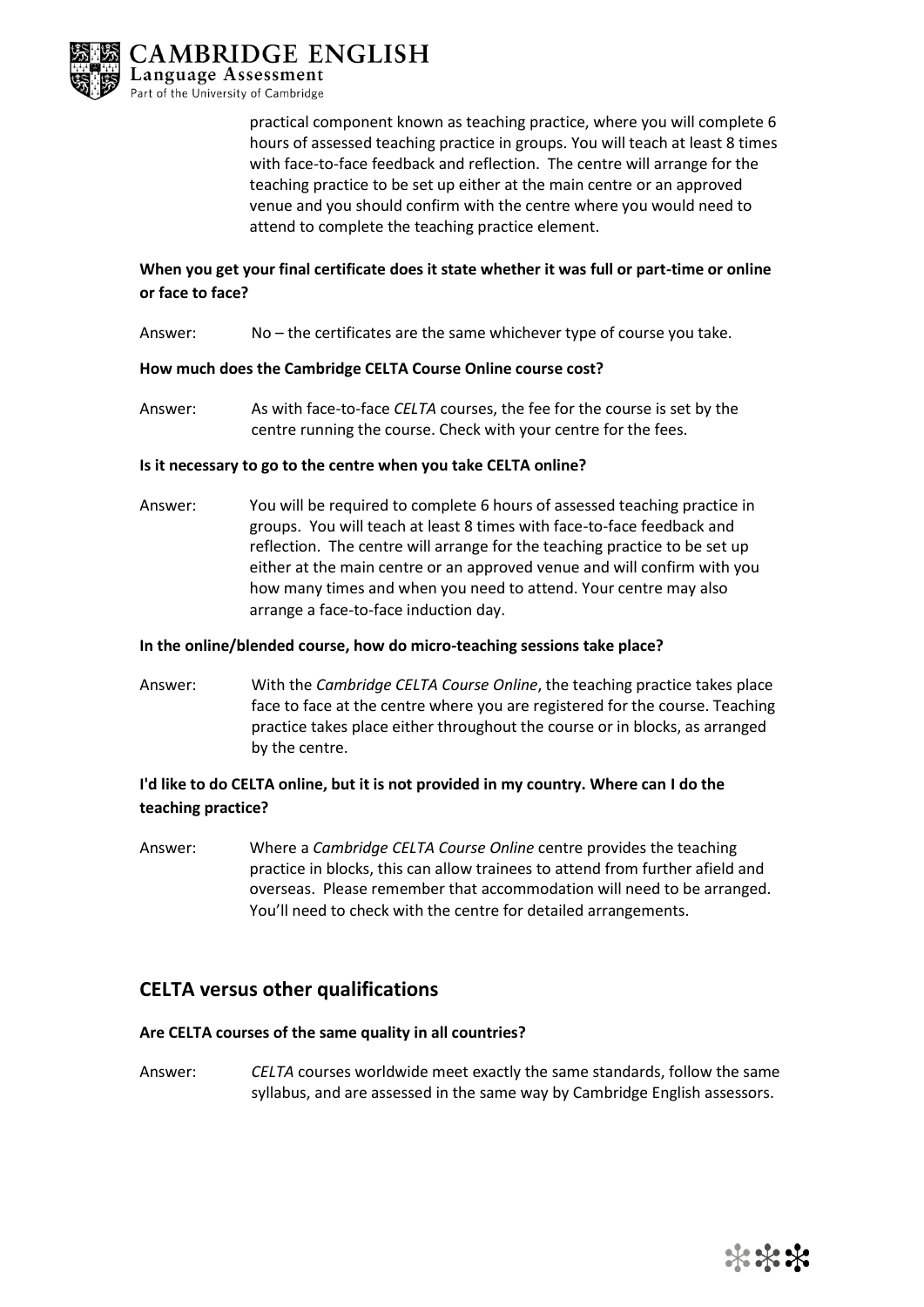

# **I have been teaching for 6 years and have a TESOL qualification – is CELTA much different or would Delta be better for me?**

Answer: *CELTA* is an initial or pre-service award. It is designed for teachers who have little or no teaching experience. It is also often taken by teachers who have some teaching experience, but do not have an internationally recognised certificate, or whose initial training was theoretical and involved little or no teaching practice.

> The *Delta* modules are suitable for people already teaching English in adult, primary or secondary teaching contexts. Candidates taking *Delta* will normally have an initial English language teaching qualification and will have had at least one year's ELT experience. The *Delta* modules cover theory and practice of English language teaching in greater breadth and depth than *CELTA,* by means of a written examination (Module One), teaching practice (Module Two) and an extended piece of writing (Module Three).

> If your qualifications and previous experience indicate you might take either *CELTA* or *Delta*, it would be useful for you to talk through the options with a centre offering both courses, either before applying or at the application stage. The centre will be able to advise which course is more suitable for you and give you more details to inform your decision.

### **Is CELTA the same as ICELT?**

Answer: The *ICELT* (In-service Certificate in English Language Teaching) is designed for teachers whose first language is not English, who are already teaching English, and who have experience but who also wish to have an internationally recognised qualification. *ICELT* helps teachers improve their skills in the context in which they are currently working. It is not an initial certificate like *CELTA*, but is designed for teachers who have been working for some time and are hoping to refine their skills and keep up to date with developments in teaching methodology and techniques.

# **CELTA and Delta**

# **If I have a formal teaching qualification from my country and years of teaching experience, is CELTA suitable for me, or should I apply for DELTA?**

Answer: It will depend on your teaching experience and qualification. Cambridge English Teaching Qualification centres will be able to advise you further as part of their selection procedures.

### **Is CELTA a requirement for DELTA?**

Answer: No – you don't have to have *CELTA* to take *Delta*.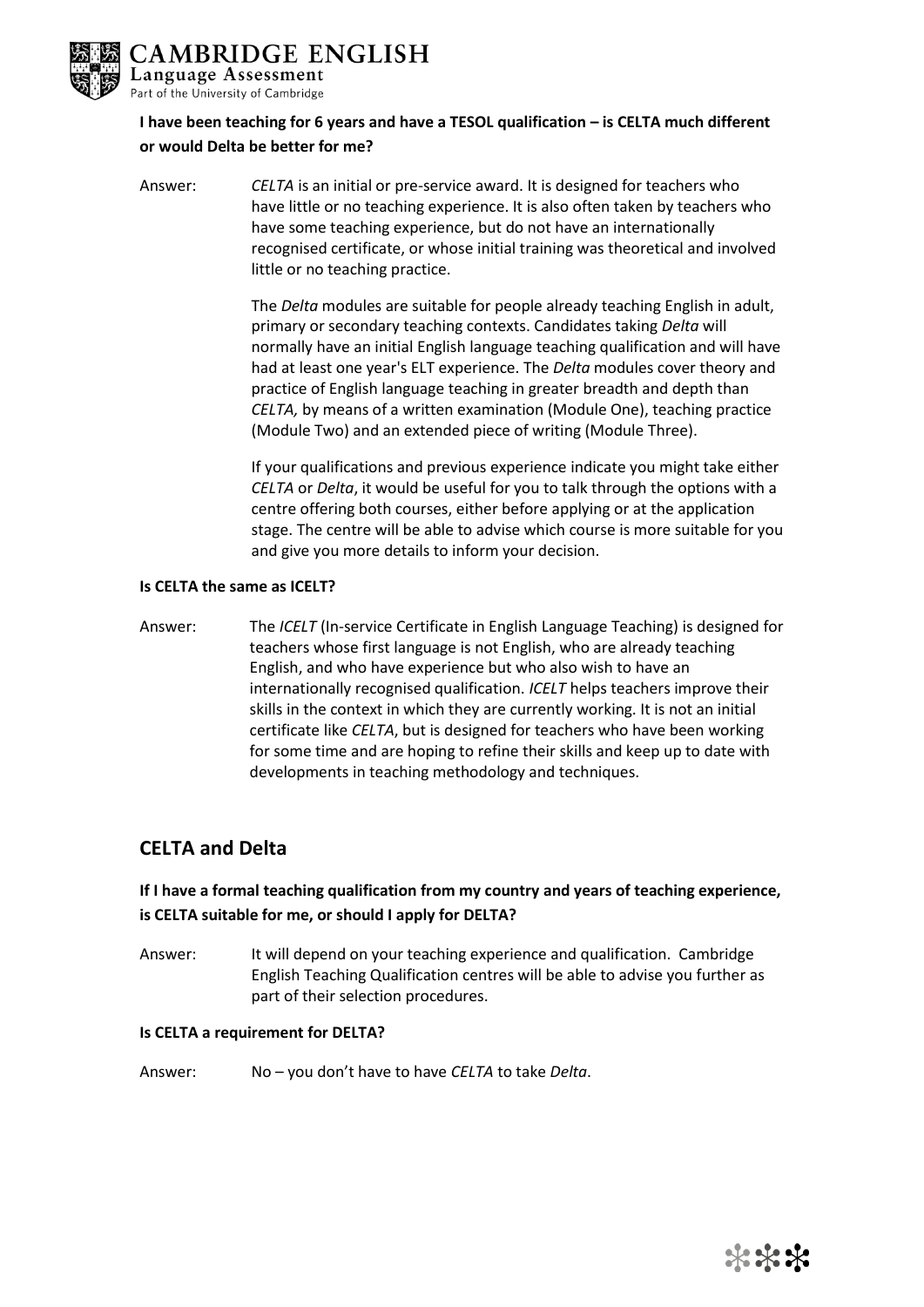

### **After taking CELTA, when can I take DELTA?**

Answer: Normally, candidates taking *Delta* will have an initial English language teaching qualification, such as *CELTA*, and at least one year's experience teaching English.

### **Employment**

### **Do CELTA centres offer job placements to trainees on successful completion of the course?**

Answer: This depends on the centre. Some centres may offer jobs to candidates when they complete the course. Others will give candidates advice about finding jobs.

#### **Should I take CELTA in my own country or where I want to teach?**

Answer: This is really an individual decision. The *CELTA* syllabus and the standard are the same wherever you take the course.

### **Funding**

### **Can I get financial assistance for the course?**

Answer: For those people where cost is a barrier to doing a *CELTA* course, there are several options for gaining financial support .

> The following represent a selection of the sources of funding available in the UK.

Please note this list is not exhaustive and it is worth speaking to a *CELTA* school about local opportunities in your area (and country if you are planning to take *CELTA* outside the UK).

### **British Council graduate scheme** [http://englishagenda.britishcouncil.org/english-teaching](http://englishagenda.britishcouncil.org/english-teaching-graduate-scheme)[graduate-scheme](http://englishagenda.britishcouncil.org/english-teaching-graduate-scheme)

The British Council English Teaching Graduate Scheme aims to support unemployed UK graduates who are keen to pursue a career in Teaching English as a Foreign Language, but who have not yet had the opportunity or do not have the resources to do so. The British Council subsidised 100 young people during 2011 and 2012 to study a one-month Cambridge *CELTA* course at a UK training centre (the subsidy was 50% of the course). This is with the aim that it will give them the necessary qualifications to go abroad and work as an English teacher.

### **Prince's Trust** [\(www.princes-trust.org.uk\)](http://www.princes-trust.org.uk/)

The Prince's Trust is an organisation which offers development awards and grants for young people who want to develop their skills through training. If you are aged 16-25 and not in education, training or employment, you may be eligible.